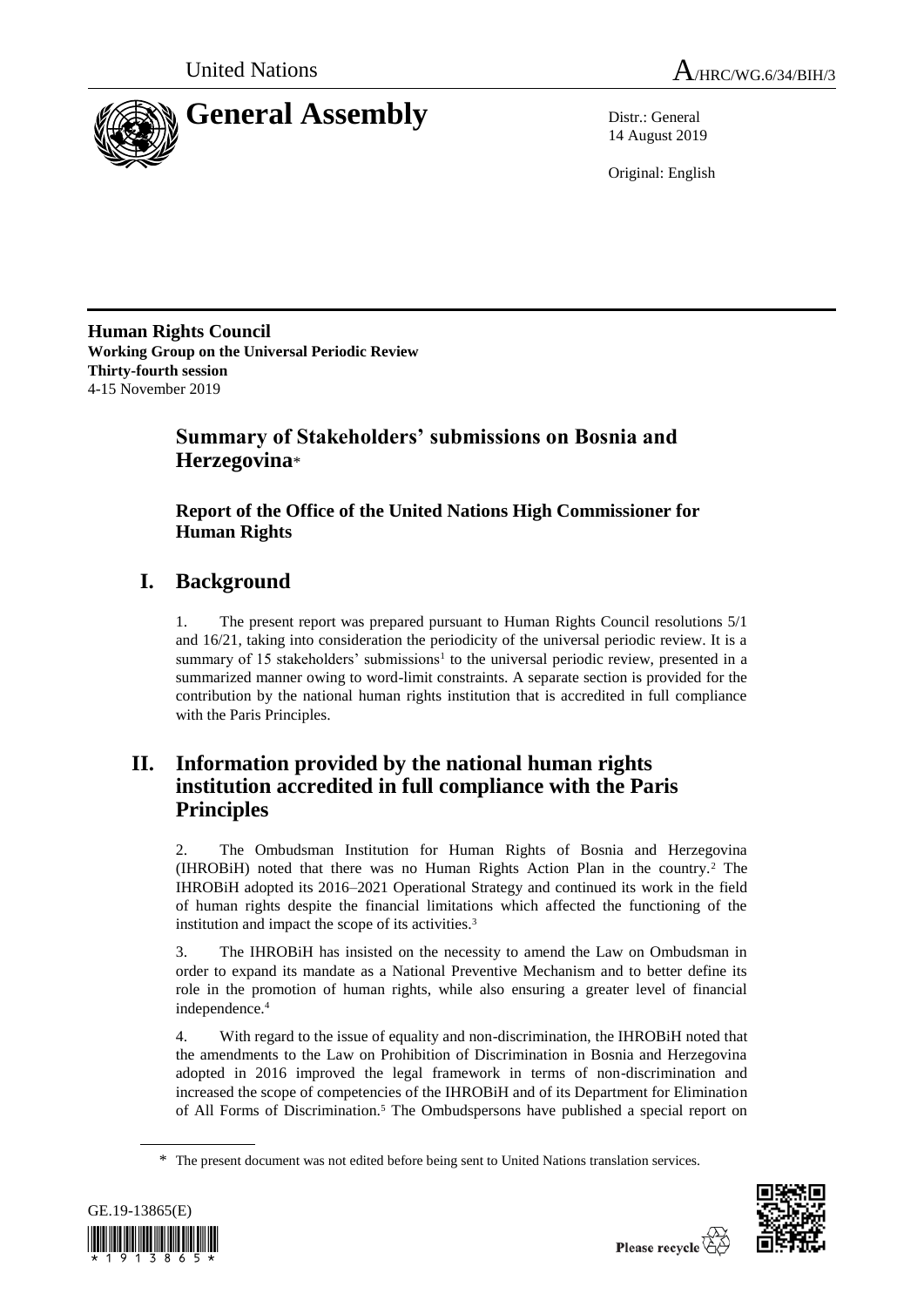the rights of LGBT persons in the country in which they presented the situation of the LGBT community and drafted recommendations for legal and administrative measures to be taken.

5. The IHROBiH has registered a higher number of complaints for human rights violations due to length of court proceedings, ineffective enforcement of court decision and violations of the right to a fair trial.<sup>6</sup>

6. The Anti-Corruption Strategy for 2015–2019 and its Action Plan were adopted, but their implementation is no satisfactory. Laws on Combating Corruption were adopted in the Federation of Bosnia and Herzegovina (the Federation), Republika Srpska and the Brčko District of Bosnia and Herzegovina, as well as Laws on Protection of Whistleblowers in national institutions.<sup>7</sup>

7. Free legal aid is provided by the Ministry of Justice in accordance with the Law on Free Legal Aid. Nine cantons in the Federation give free legal aid and the same services are provided by the Free Legal Aid Center in Republika Srpska.<sup>8</sup>

8. The number of complaints regarding free access to information is increasing. The process to amend the Law on Freedom of Access to Information, started in 2016, is slow.<sup>9</sup> An increasing number of physical and verbal attacks against journalists has also been noted, while the official records on threats to journalists are non-existent. An appropriate legislation on printed and online media should also be adopted.<sup>10</sup>

9. The Council of Ministers adopted the Action Plan to Combat Trafficking in persons 2016–2019 and amendments to the criminal code providing for criminal offenses of international trafficking in persons, organized trafficking in persons and international incitement to prostitution.<sup>11</sup> Progress was made by the adoption of Law on Aliens, which granted temporary residence for victims of trafficking.<sup>12</sup>

10. On the issue of women's rights, the IHROBiH noted that there was no adequate progress to achieve equality between men and women in the labor market. Pregnant women have been fired and others continued to work in a parallel economy, therefore not integrated in the formal labor market. In the political area, women's inclusion in the legislative and executive bodies is not proportional to their share in population. According to the Agency for Gender Equality, women's representation in 14 legislative bodies varies between 20 to 30%.<sup>13</sup>

11. The Law on Protection from Domestic Violence and other criminal legislations have been partially harmonized with the Council of Europe Convention on preventing and combating violence against women and domestic violence.<sup>14</sup> In Republika Srpska, domestic violence is both a misdemeanour and a criminal offense, including criminal offenses against sexual integrity and sexual violence against minors as well as sexual intercourse with children below 15.<sup>15</sup> The criminal codes of the Federation and of the Brčko District of Bosnia and Herzegovina do not include criminal offenses for sexual harassment and sextortion. Family laws ban domestic violence, but women victims of domestic violence do not have adequate material, psychological or legal assistance.<sup>16</sup>

12. A final report on the implementation of UN resolution 1325"Women, Peace and Security" was adopted by the Council of Ministers.<sup>17</sup> Free legal aid enabled the victims of war crimes to have a lawyer and the adoption of the Law on Protection of Victims of War Time Torture provide them with different services to facilitate their recovery. The Witness Support Unit gives support to witnesses before courts, including with a team of psychologists which facilitates the process of appearing before the Court.<sup>18</sup>

13. With regard to the rights of the child, legislation in the health sector is not harmonized with the Convention on the Rights of the Child in relation to the definition of a child.<sup>19</sup> Measures are also lacking for the inclusion of children with psycho-physical difficulties and children from marginalized groups, such as Roma.<sup>20</sup> An explicit ban on corporal punishment of children in all environments must also be introduced as well as in family legislation to address all forms of violence, abuse and harassment.<sup>21</sup> Legislation has been adopted in Republika Srpska and the Federation to have stricter laws on conditions for employment of minors and limited working hours.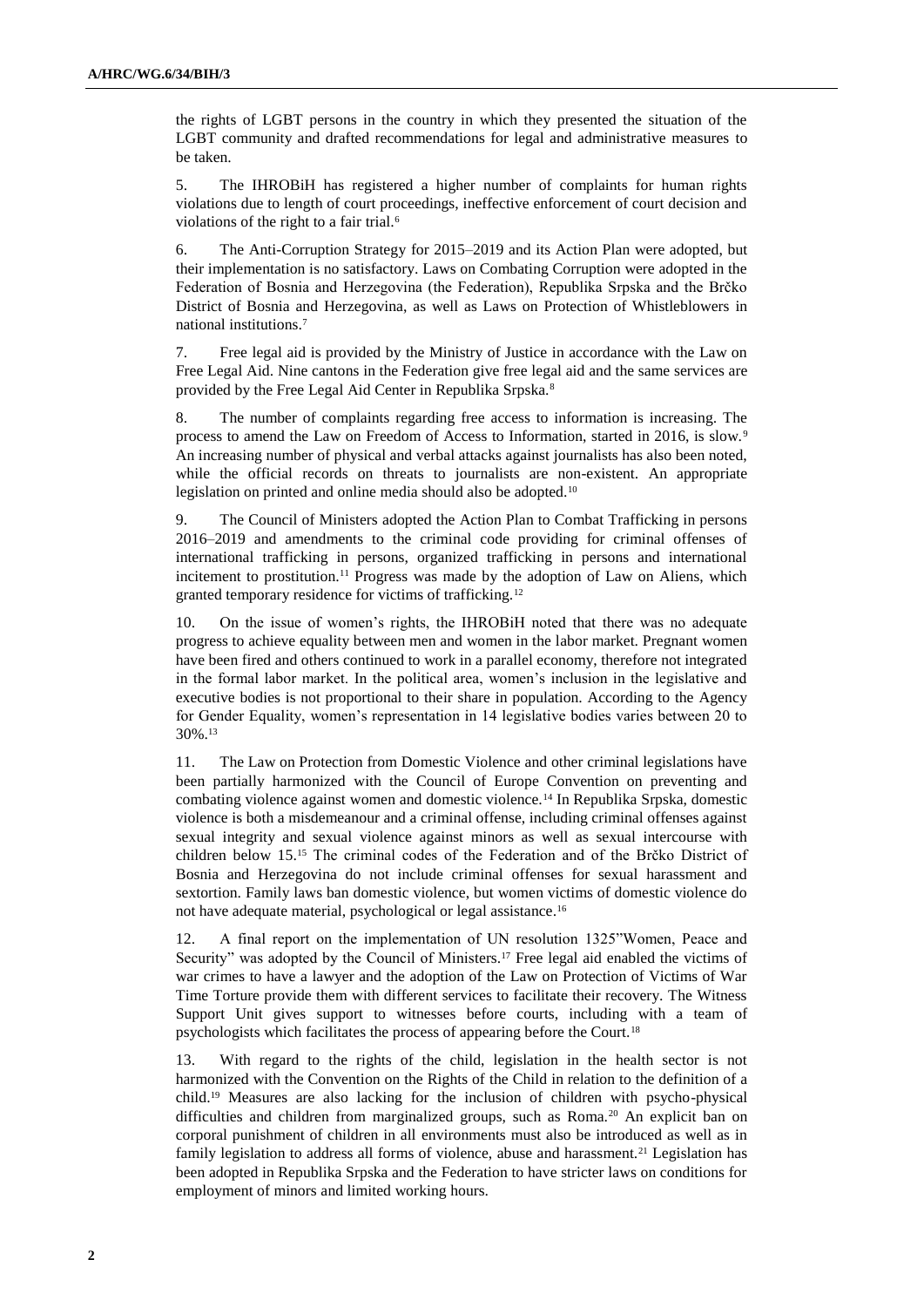14. In the area of rights of persons with disabilities, there is no universal definition of persons with disabilities in Bosnia and Herzegovina.<sup>22</sup> The issue of children with special needs was also noted, with an urgent need to standardize the procedures of assessment of the child's abilities and to ensure its accordance with the rights guaranteed by the CRC.<sup>23</sup> The legislation framework related to the care of persons with intellectual and mental disabilities is still not satisfactory and the categorization of institutionalized persons with intellectual difficulties and persons without legal capacity has not been undertaken. $24$ 

15. The issue regarding the Roma community and the prejudices and stereotypes related to them are an urgent matter. Progress has been made in birth registration of Roma children and the number of Roma children attending primary has increased, but this is not satisfactory in higher education.<sup>25</sup> The establishment of day-care centers was also positive development.

16. A special report on the situation of migrants in Bosnia and Herzegovina published in 2018 indicated the necessity of securing and protecting the rights of foreign nationals and underlined the obligations of the authorities to secure rights of both foreign nationals and domiciled population.<sup>26</sup> Most of foreign nationals in Bosnia and Herzegovina are irregular migrants entering the territory without any identification documents and have expressed their intention to seek asylum although Bosnia and Herzegovina. Economic migrants constitute more than 80% and only a small number of persons are seeking asylum or enjoying international protection. Ombudspersons have addressed recommendations to the Council of Minister on this issue.<sup>27</sup>

17. The Agreement on Refugees and Displaced Persons creates the obligation for the state to create conducive conditions to voluntary return. The right of returnees to education, employment and healthcare, as well as cases of hate speech and inefficiency of public administration which affected the viability of return remain areas of concern.<sup>28</sup> The lack of harmonization between cantonal regulations is another hurdle as returnees have to start the process from the beginning whenever they change their place of residence.<sup>29</sup>

## **III. Information provided by other stakeholders**

## **A. Scope of international obligations**<sup>30</sup> **and cooperation with international human rights mechanisms and bodies**<sup>31</sup>

18. The International Campaign to Abolish Nuclear Weapons (ICAN) regretted that Bosnia and Herzegovina voted against the UN General Assembly resolution in 2016 establishing the mandate for States to negotiate the Treaty on the Prohibition of Nuclear Weapons and that it did not participate in the negotiations. It called the country to ratify the treaty.<sup>32</sup>

## **B. National human rights framework**<sup>33</sup>

19. Amnesty International (AI) welcomed the adoption of the definition of crimes of sexual violence as underlying offences of war crimes against civilians and crimes against humanity in the Constitution, in line with international criminal standards.<sup>34</sup> The National Strategy for Proceeding of War Crimes, which created new measures to ensure the completion of all cases of war crimes by 2023, was agreed by a working group in September 2018, but the document has not been officially adopted by the Council of Ministers.<sup>35</sup> The authorities have also failed to adopt the Draft National Strategy on Transitional Justice, which provided a platform for truth and justice and an effective institutional access to reparation for victims of war crimes, as well as to adopt the Programme for Victims of Sexual Violence in Conflict.<sup>36</sup>

20. AI noted that while the authorities at the national level did not adopt the draft law on the rights of victims of torture, Republika Srpska has adopted its own Law on the protection of victims of wartime torture. $37$  The evidence necessary to prove the allegations of torture was, however, limited to the one available to the official institutions of Republika Srpska.38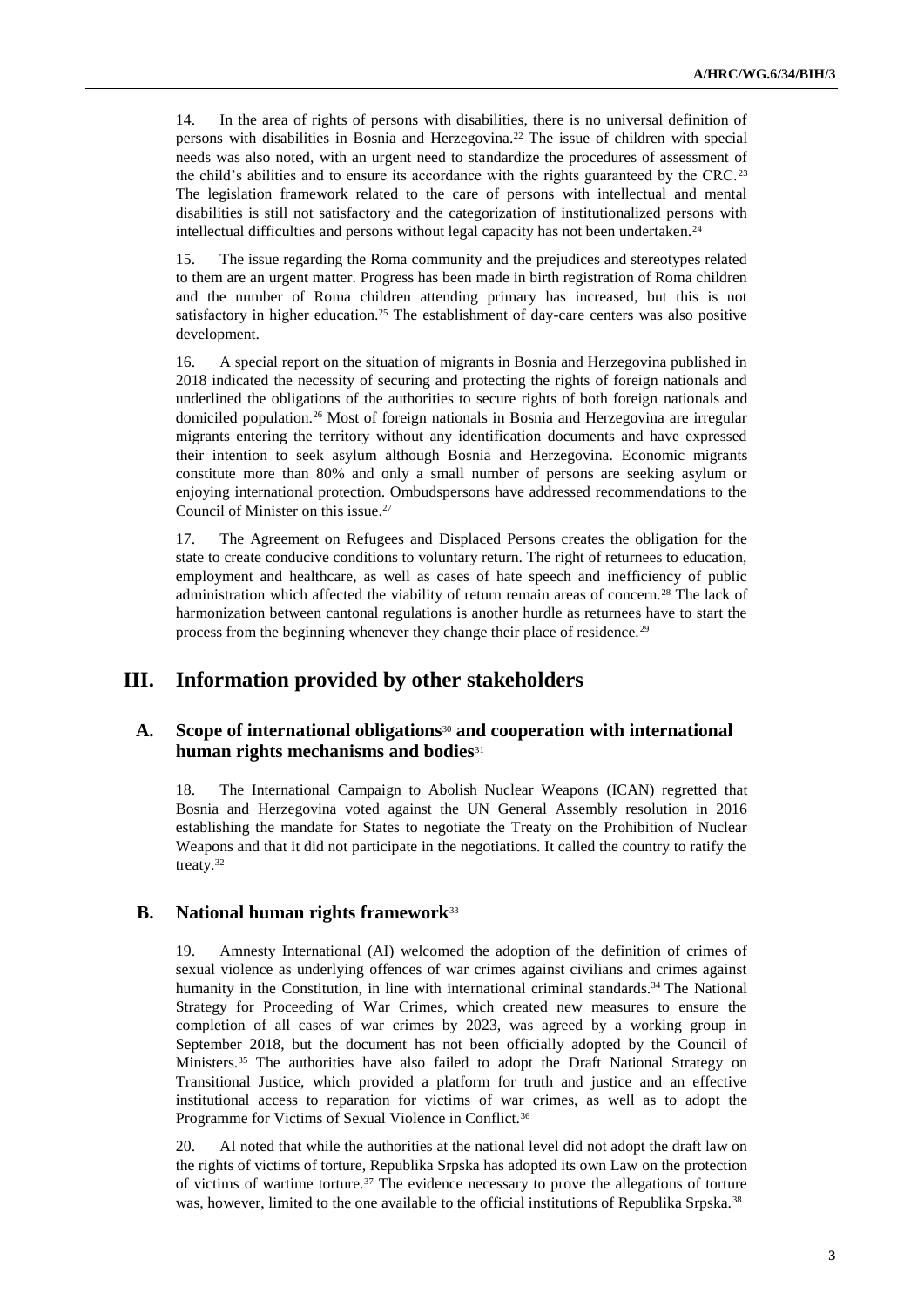## **C. Implementation of international human rights obligations, taking into account applicable international humanitarian law**

## **1. Cross-cutting issues**

### *Equality and non-discrimination*<sup>39</sup>

21. JS3 pointed out that an antidiscrimination plan to protect persons who were persecuted based on their sexual orientation has never been made due to a lack of political will and consensus.<sup>40</sup>

22. Sarajevo Open Centre (SOC) reported that every third LGBTI person in Bosnia and Herzegovina has experienced discrimination, even though only a small number of LGBTI persons disclose their sexual orientation or gender identity to a wider circle of people.<sup>41</sup>

23. JS3 noted that no action plan on the implementation of the CRPD has been adopted. JS3 said that discrimination existed in the exclusion of children with disabilities from regular education and that the law on education did not create the obligation of securing reasonable accommodation for students with disabilities.<sup>42</sup> The lack of fund for this purpose was also notable.

#### *Development, the environment, and business and human rights*<sup>43</sup>

24. JS5 mentioned the case of Kruščica, a small village located by a small river with the same name, in which the plans to construct mini-hydro plants would negatively have an impact on the access to water for the community living in Kruščica. There are around 300 new hydropower dams that are planned for construction, on nearly all the country's 244 rivers, resulting in waterways destroyed because of the issuance of permits without rigorous and transparent social and environmental impact assessments.<sup>44</sup> The plans and permits for construction were approved without information and meaningful consultation of the local population affected by this project.<sup>45</sup>

## **2. Civil and political rights**

## *Right to life, liberty and security of person*<sup>46</sup>

25. JS1 and JS2 mentioned the insufficient protection provided to victims of domestic violence from the authorities, social workers, judges and the police. $47$  Victims faced problems when trying to obtain short-term housing and shelters and safe houses suffered from a lack of funds.<sup>48</sup> Civil society organizations running safe houses must cover the expenses.<sup>49</sup> Moreover, the number of reported cases is disproportionate to the number of cases that are prosecuted and in many cases the perpetrators are only sanctioned through monetary fines. The police often fail to file requests for emergency protective measures and sometimes the perpetrator does not face any consequence for violating these protective measures.<sup>50</sup> SOC expressed its concern on cases domestic violence targeting more specifically LGBTI persons, which are rarely reported to the authorities.<sup>51</sup>

## *Administration of justice, including impunity, and the rule of law*<sup>52</sup>

26. JS1 said that victims of domestic violence were denied access to justice and the perpetrators were granted greater opportunities to tell their stories and victims were often pressured to deny testimony against them.<sup>53</sup> Prosecutions most of the time take approximately one year, which endangers the safety of the victims.<sup>54</sup> During trials, judges also neglect aggravating circumstances that could increase the penalties.<sup>55</sup> According to JS2, in all the rulings obtained in relation to domestic violence, in no case the perpetrator was sentenced with the maximum sentence for the criminal act of rape.<sup>56</sup>

27. JS1 said that before courts, victims of domestic violence did not have access to the necessary protection or protective measures and were not considered as vulnerable witnesses.<sup>57</sup> Legal costs deter victims from starting criminal proceedings and prosecutors fail to proceed with a criminal prosecution after the victims' withdrawal of complaint.<sup>58</sup> Prosecutors also heavily rely on victim testimony and fail to undertake other investigatory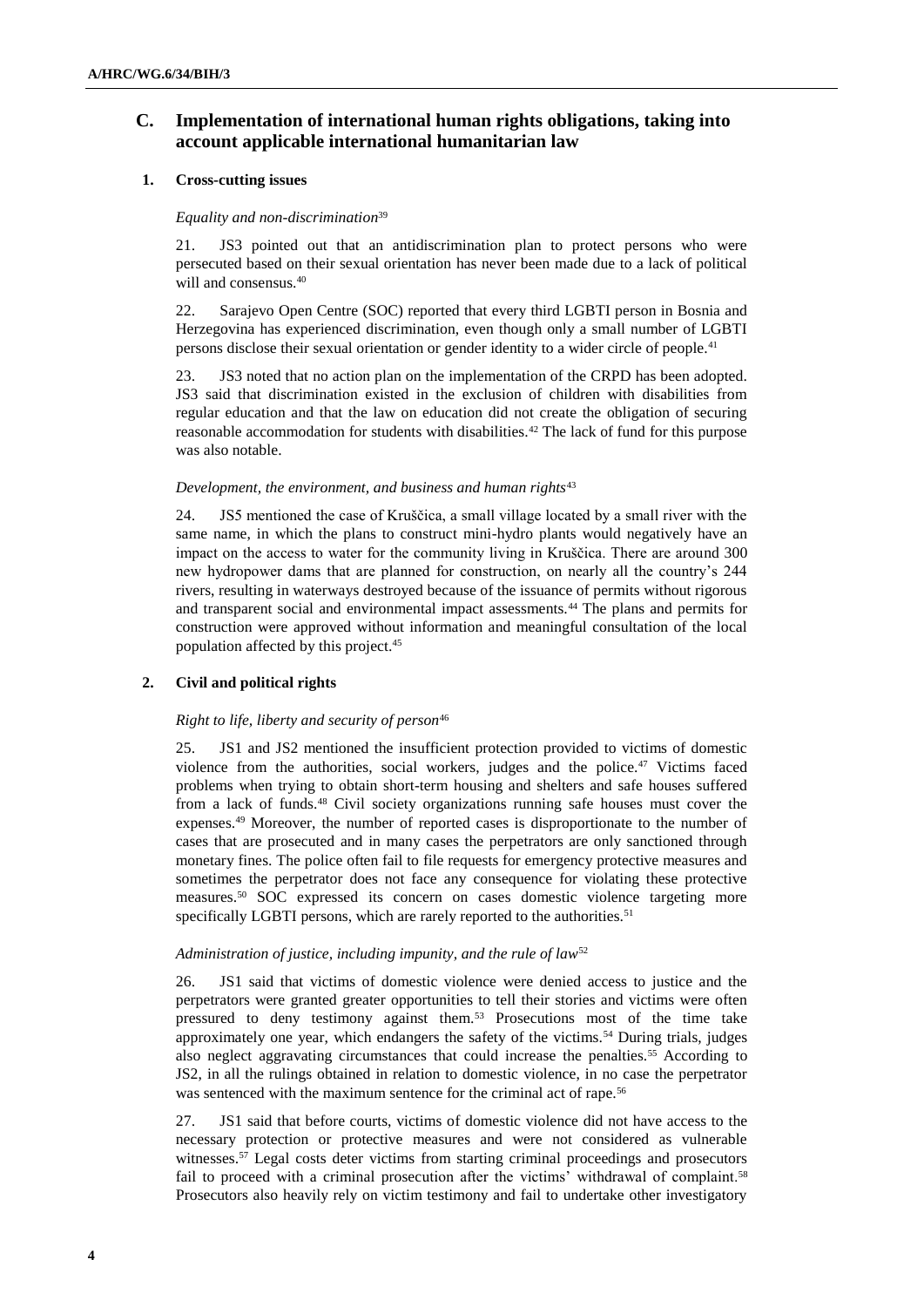measures, which is problematic when the victim refuses to cooperate in the proceedings.<sup>59</sup> Finally, social workers practices sometimes re-traumatize or blame the victims and do not always offer the victims the possibility to stay in the safe houses. $60$ 

28. AI highlighted that access to reparation for victims of wartime sexual violence was not satisfactory as orders to pay compensation to the victims were not enforced because of the lack of funds of the perpetrators.<sup>61</sup> The lack of alternative mechanisms, such as victims' compensation fund, leave the victims without the ability to effectively realize their right to this form of compensation. Civil proceedings on the other hand are brought before local courts that lack adequate witness protection standards and capacities as well as the necessary legal support.<sup>62</sup> The Constitutional Court issued several decisions prescribing statute of limitations for claims of pecuniary damages as a result of a war crime which are directed against the State or entities, although war crimes are imprescriptible under national and international law.<sup>63</sup>

29. AI expressed concerns about the application of the Criminal Code of the former Socialist Federal Republic of Yugoslavia by the entity-level courts, Brčko District Court, as well as the Court of Bosnia and Herzegovina.<sup>64</sup> This legislation has important gaps and does not recognize the mode of liability of command and other superiors' responsibility.<sup>65</sup>

30. JS3 noted the significant progress made in the fields of cooperation with the police, the prosecutor's office and courts in the last years regarding the protection of LGBTI persons. The Prosecutor's Office named a special prosecutor for criminal acts against LGBTI persons. However, the number of processed cases of hate crimes in this regard is low and the jurisprudence is practically non-existent so far regarding discrimination and hates crimes towards LGBTI persons.<sup>66</sup> This situation creates lack of trust in the authorities due to lack of adequate protection.<sup>67</sup>

31. JS3 noted that the number of indictments for the criminal acts of corruption in relation to the number of all the indictment for criminal acts was very low (1.8%) and that there was no adequate system of legal aid which would allow the socially disadvantaged to have access to justice.<sup>68</sup> The Council of Europe (CoE) has also highlighted the need for a more credible and independent mechanism to deal with conflict of interest and to provide training opportunities on corruption prevention for Parliamentarians. The High Judicial and Prosecutorial Council has adopted new criteria to improve prosecutors' performance appraisals, guidelines on preventing conflicts of interest in the judiciary, guidelines on integrity plans and on disciplinary sanctions.

32. The CoE stressed the importance of cooperation on the prosecution of wartime crimes and urged the authorities to take the measures to end impunity and to protect and support witnesses.<sup>69</sup> It has also urged the authorities to establish the long-awaited fund for support to families of missing persons.<sup>70</sup>

#### *Fundamental freedoms and the right to participate in public and political life*<sup>71</sup>

33. ADF recalled the 2009, 2014 and 2016 ruling of the European Court of Human Rights on the discriminatory aspect of the Constitution against minorities who were outside of the constituent peoples.<sup>72</sup> It underlined the necessity to amend the Constitution to allow persons of any religion or ethnicity to be candidates for the office of the President and to serve in the House of Peoples.<sup>73</sup>

34. JS3 underlined the necessity to amend all laws to guarantee a minimal gender representation of 40% and to amend the national Election Law to introduce a gender quota of 50% for the election lists. Women are at the periphery of the political power and are deprived of influence on the formulation and implementation of policies.<sup>74</sup> Legal acts must also undergo gender analysis before they are passed.<sup>75</sup> The OSCE stated that women representation made up 21.4% of the lower house of the Parliamentary Assembly, which was bellow OSCE average of 28%.<sup>76</sup> JS5 added that the failure of the authorities to invest sufficient resources into economic and social rights constituted the most important obstacle to women's participation.<sup>77</sup>

35. JS3 and the CoE mentioned that freedom of expression was threatened and the media as well as journalists were under political pressure through defamation lawsuits. The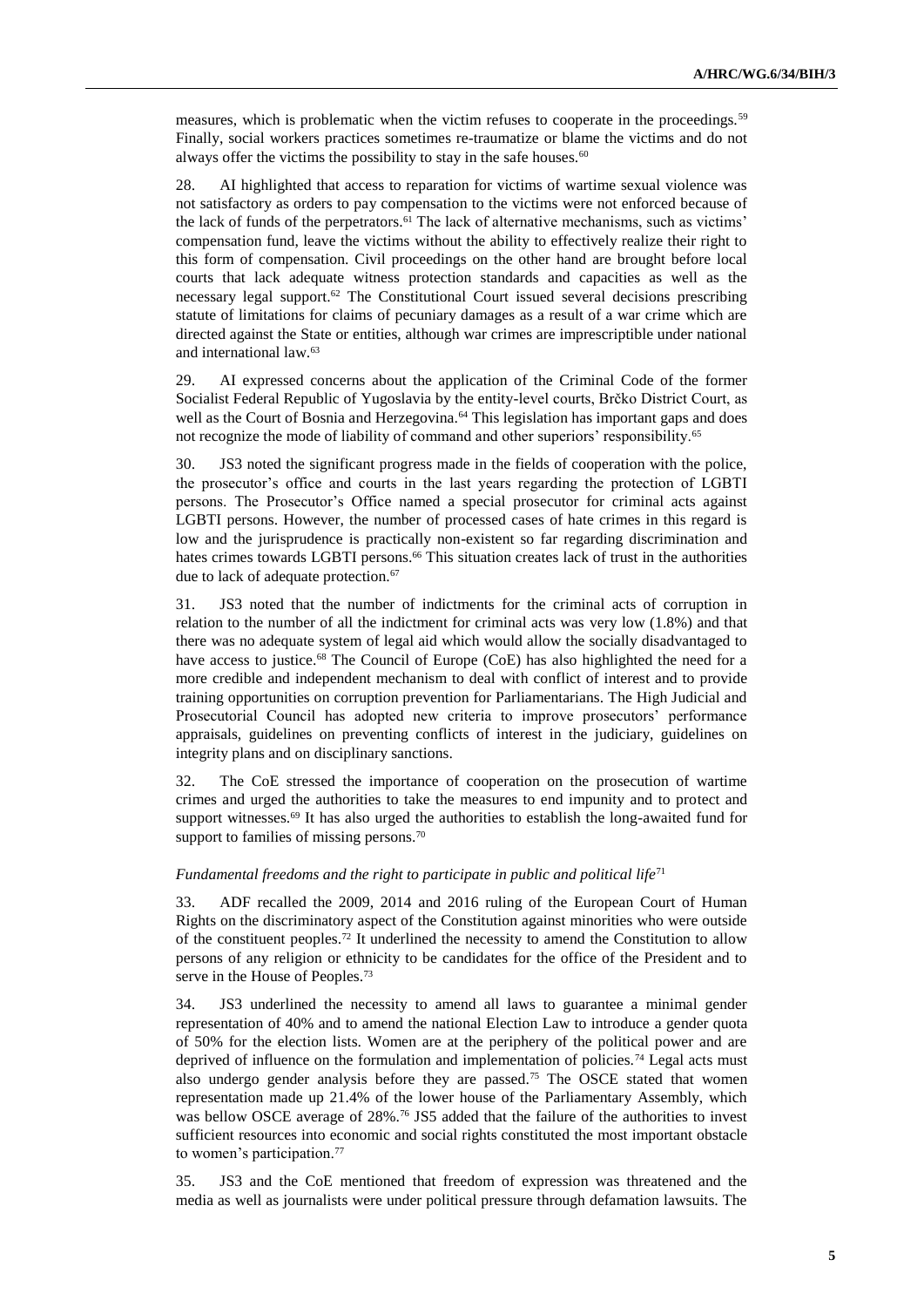help line for journalists recorded 57 cases of journalists' rights violations in 2018.<sup>78</sup> The CoE called for prompt, thorough and transparent investigations for all cases of physical violence or threats against journalists.<sup>79</sup> It also expressed concerns about the failure of the authorities to find a sustainable funding solution for the national Radio-Television and regretted the lack of dialog for the necessary reforms of the public service media which would ensure that they effectively serve the needs of society as a whole with regards to information, education and culture.<sup>80</sup>

36. JS3 noted that freedom of assembly was marginally protected. A positive step has been taken as the Constitutional court ruled that the government failed to take protective measures for the right freedom of public assembly of LGBT persons.<sup>81</sup> An excessive use of force in the context of peaceful protests, the prohibition of public assembly, criminal lawsuits against organizers and prisons sentences were reported.<sup>82</sup>

37. The OSCE commented the draft law on Public Assembly issued on 24 April 2018 which it viewed as having a restrictive approach to freedom of assembly and did not facilitate the enjoyment of this fundamental human right.<sup>83</sup> It places heavy burdens on organizers of assemblies who must provide a detailed request for holding an assembly, have a clear structure of organizers and maintain an order, and places strict duties on stewards.<sup>84</sup> It should rather provide for spontaneous assemblies, remove absolute restrictions on the duration of assemblies, introduce clauses reminding that prohibitions of assemblies are a means of last resort and establish appeals procedures to challenge negative decisions regarding assemblies.<sup>85</sup>

#### *Right to family life*<sup>86</sup>

38. SOC noted that none of the administrative units in Bosnia and Herzegovina recognized same-sex unions, even though the majority of LGBTI persons wanted to conclude a life partnership if it was legally recognized.<sup>87</sup>

#### **3. Economic, social and cultural rights**

#### *Right to work and to just and favourable conditions of work*

39. JS5 said that the labour legislation was reformed in 2015 and that the new laws have weakened employment protection, made employment conditions more flexible and sidelined the labour dispute resolutions mechanisms.<sup>88</sup>

40. Despite the Reform Agenda recognizing the need to step up labour inspections and increase penalties for labour law violation and to protect workers' rights, no positive change towards this objective has been brought by the new labour laws, according to JS5. It lowers the labour costs and reduces workers' protection to attract foreign investors and transnational business.<sup>89</sup> This will lead to an increase of job insecurity, temporary, part-time and non-unionised jobs, lower wages, as well as to a deterioration in safety at work.<sup>90</sup>

#### *Right to social security*

41. JS5 stressed that despite the high levels of unemployment and poverty, the social welfare in Bosnia and Herzegovina was inefficient, underdeveloped and unable to address the needs of the most vulnerable.<sup>91</sup>

#### *Right to an adequate standard of living*<sup>92</sup>

42. JS5 mentioned that Bosnia and Herzegovina accepted recommendations in its previous cycle to increase its efforts to achieve development and to reduce poverty, by providing funds for non-discriminatory access to education, social welfare, health and other public services, as well as reduction of unemployment.<sup>93</sup>

43. JS5 was concerned with the most recent and comprehensive economic reform process adopted, the Reform Agenda for Bosnia and Herzegovina 2015-2018, which introduced heavy austerity measures and cuts in public spending and did not take into account the different needs of the society.<sup>94</sup> The human rights and gender impacts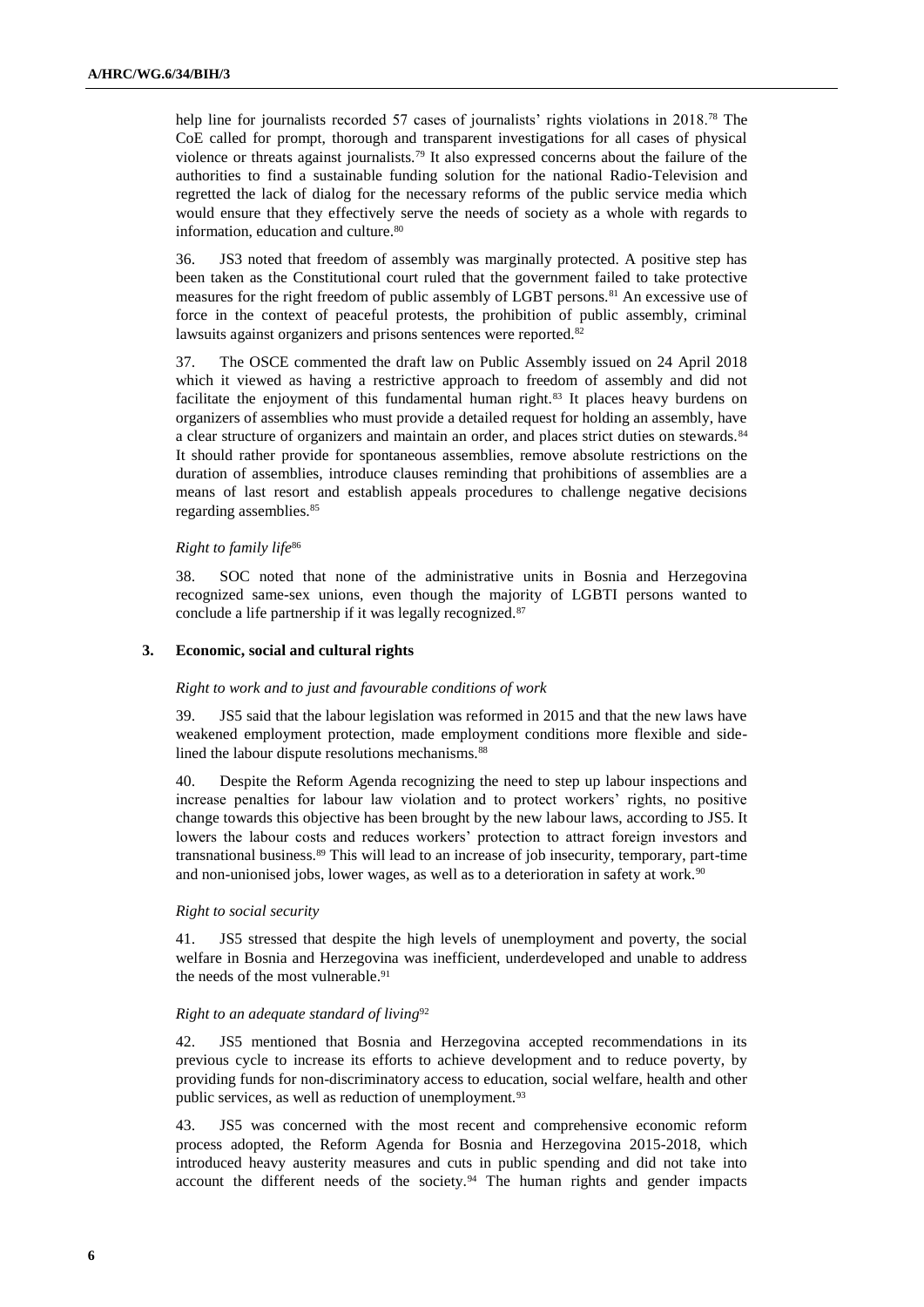assessment have not been conducted, which led these austerity measures to have important impacts on the enjoyment of women's rights.<sup>95</sup>

#### *Right to health*<sup>96</sup>

44. JS5 noted that healthcare was decentralized along entity and cantonal lines with limited available services of poor quality and that around 15% of the population was not covered with any form of health insurance with the majority working in the informal economy.<sup>97</sup> The workers who are insured have limited or non-existent access to healthcare because of the failure of their employer to pay social contributions for health benefit. Healthcare services providers are in a state of collapse.<sup>98</sup>

45. JS2 noted that no adequate health care and sex education was provided, with only 12% of women of reproductive age using modern contraception with the highest rate for the most educated and richest women.<sup>99</sup> The country has failed to implement the recommendations given in the previous cycle for an equal access to sexual and reproductive health education and services.<sup>100</sup>

46. JS2 and SOC highlighted that the regulation of the bio-medically assisted procreation suffers of important discrepancies among the different entities. Healthcare funds cover the expenses for females no older than 40 years of age in Republika Srpska and 42 years old in the Federation and Brčko District and this service is only accessible for persons in heterosexual marriages or extramarital unions.<sup>101</sup>

47. JS2 noted that access to abortion faced significant barriers associated with the costs and the different health care funds regulating the coverage for abortions. This put women in legally different positions and created difficulties of access to abortion for women living in poverty, especially for women member of minority communities, women with disabilities and women returnees.<sup>102</sup>

## **4. Rights of specific persons or groups**

## *Women*<sup>103</sup>

48. JS2 informed that, despite labour laws prohibited unequal treatment based on gender, there were still some differences between the administrative units with regard to the compensation for maternity leave and for maternity benefits for unemployed mothers.<sup>104</sup> Women have protested asking the government to adequately regulate their rights and to improve their healthcare coverage.<sup>105</sup> JS5 highlighted that the healthcare system has disproportionately affected women, who also had to shoulder deficits in care services through unpaid care work, which impeded their enjoyment of the right to work and to an adequate standard of living.<sup>106</sup>

49. JS5 concluded that cutting down on public support services, such as childcare and elderly care, will lead to women being disproportionately affected as they are culturally expected to fill the gaps with respect to care work.<sup>107</sup>

## *Children*<sup>108</sup>

50. JS3 noted the insecure economic and social rights of children, such as the amount of child benefit which differed across the country.<sup>109</sup> No provision in the Federation or Brčko District Family Laws prohibits corporal punishment of children and no progress on the harmonization of the criminal legislation for the protection of children from sexual abuse has been made, while Republika Srpska undertook important steps in this regard.<sup>110</sup> No progress for the protection of children exposed to labour exploitation and begging have been observed and the fight against trafficking have not proved to be efficient.<sup>111</sup>

51. Global Initiative to End All Corporal Punishment of Children (GIEACPC) referred to the duty of the State to prohibit all forms of corporal punishment of children and noted that Bosnia and Herzegovina had accepted two UPR recommendations during its second cycle to prohibit all corporal punishment of children.<sup>112</sup> An Action Plan for Children 2015-2018 was adopted with an aim to enact legislative reform, but as of February 2019, no progress had been made towards the enactment of the Bill.<sup>113</sup> The Federation and Brčko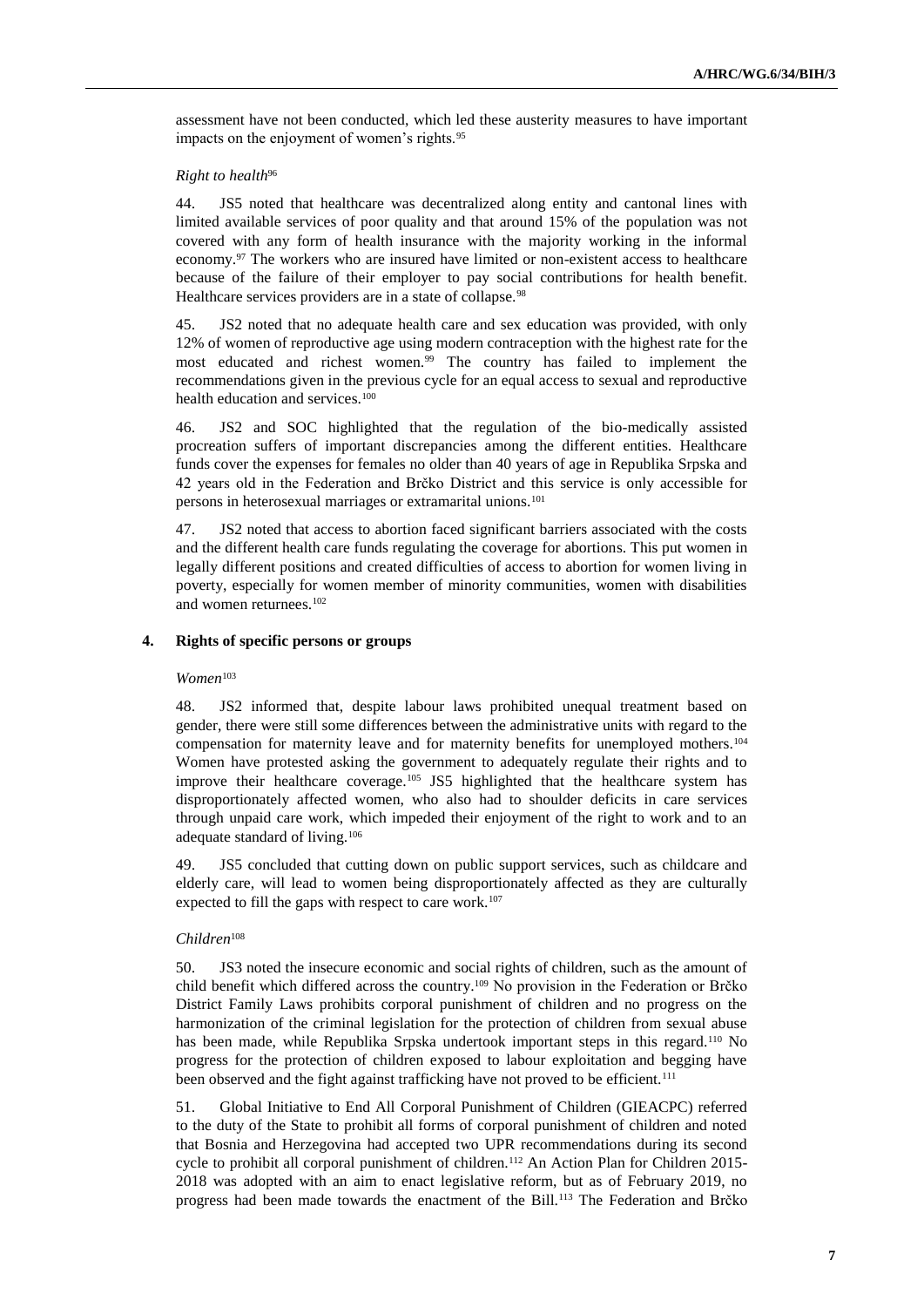District have not explicitly prohibited corporal punishment of children notably in alternative care settings, day care as well as at home.<sup>114</sup>

52. JS4 mentioned the vulnerable position of children with regards to the effects of poverty, including the impact on access to pre-school education, secondary education and health insurance.<sup>115</sup> The risk of trafficking is also higher due to these factors, especially for children belonging to the Roma people. The sexual exploitation of children in prostitution, especially of boys, has increased.<sup>116</sup> Moreover, from 2010 to 2017, 4% of girls in the country were married before the age of 18 years old. Despite the existence of a legislative framework protecting children in cases of sexual exploitation, the ineffective systems for reporting, investigating, implementing activities and prosecuting the authors make actual access to such protection difficult.<sup>117</sup>

53. JS4 noted that measures to address these gaps included the revision of provisions on online child sexual exploitation to criminalize all forms of exploitation, including online sexual extortion, the revision of article 186 of the Criminal Code of Bosnia and Herzegovina to criminalize trafficking within the borders of the country, as well as the adoption of legal provisions defining and criminalizing sexual exploitation of children in travel and tourism.<sup>118</sup> It also called for the expansion of the mandate of safe houses to include victims of other crimes related to the sexual exploitation of children and to allocate funds for such institution. It urged the authorities to establish a State fund for the compensation of child victims of sexual exploitation and to facilitate claims of compensation during the course of criminal proceedings.<sup>119</sup>

54. JS4 pointed out that the Council of Ministers published a progress report in 2016 noting that activities were carried out in cooperation with Save the Children aimed at mapping existing capacities to establish effective anti-trafficking systems, sexual violence on the Internet and other forms of child abuse online.<sup>120</sup> The report also mentioned that the Ministry of Security was currently in the process of implementing the integration of prevention of abuse on the Internet via an educational teaching plan, programming and awareness campaigns for the public.<sup>121</sup> JS4 called for the adoption of a national plan of action to address all manifestation of sexual exploitation of children with the provision of the necessary human and financial resources for its implementation.<sup>122</sup> It also urged the authorities to create a working group under the Council of children tasked with coordinating efforts to combat their sexual exploitation.<sup>123</sup>

### *Minorities*<sup>124</sup>

55. JS3 noted with concern that no progress has been made to change the Constitution in order to harmonize the rights of national minorities with the rights of constituent peoples and that the efficiency of the legal protection against the discrimination of Roma people was not satisfactory due to the lack of informative material in Romani language.<sup>125</sup> There is also a lack of recognition and care for the specific need of Roma women.<sup>126</sup> The fight against prejudice is insufficient and there is no systematic approach towards the inclusion of Roma people in all spheres of social life. The fund allocated for this cause at local levels are also lacking in this respect.<sup>127</sup> The phenomenon of "two schools under one roof" is still present without any concrete solution.<sup>128</sup>

56. Minority Rights Group International (MRG) recalled that the Constitution provided for an electoral system based on a strict division into Bosniak, Serbs and Croats, who were defined as the constituent peoples, while the others, including Jews, Roma and other national minorities were excluded from standing for election to the three-member presidency <sup>129</sup> The OSCE noted that elections were genuinely competitive but were characterized by continuing segmentation along ethnic lines.<sup>130</sup> MRG called the State to amend the Constitution as prescribed by the European Court of Human Rights in its *Sejdic* and *Finci* and *Zornic* judgments and to amend all laws to end ethnic discrimination in political participation against national minorities.<sup>131</sup>

57. ADF referred to the failure of the authorities to resolve conflicts over religious property. Municipal authorities in Banja Luka have for instance refused to return many of the Catholic Church's properties and the government authorities have been unfair in issuing permits to reconstruct or start new construction for religious buildings.<sup>132</sup> It insisted on the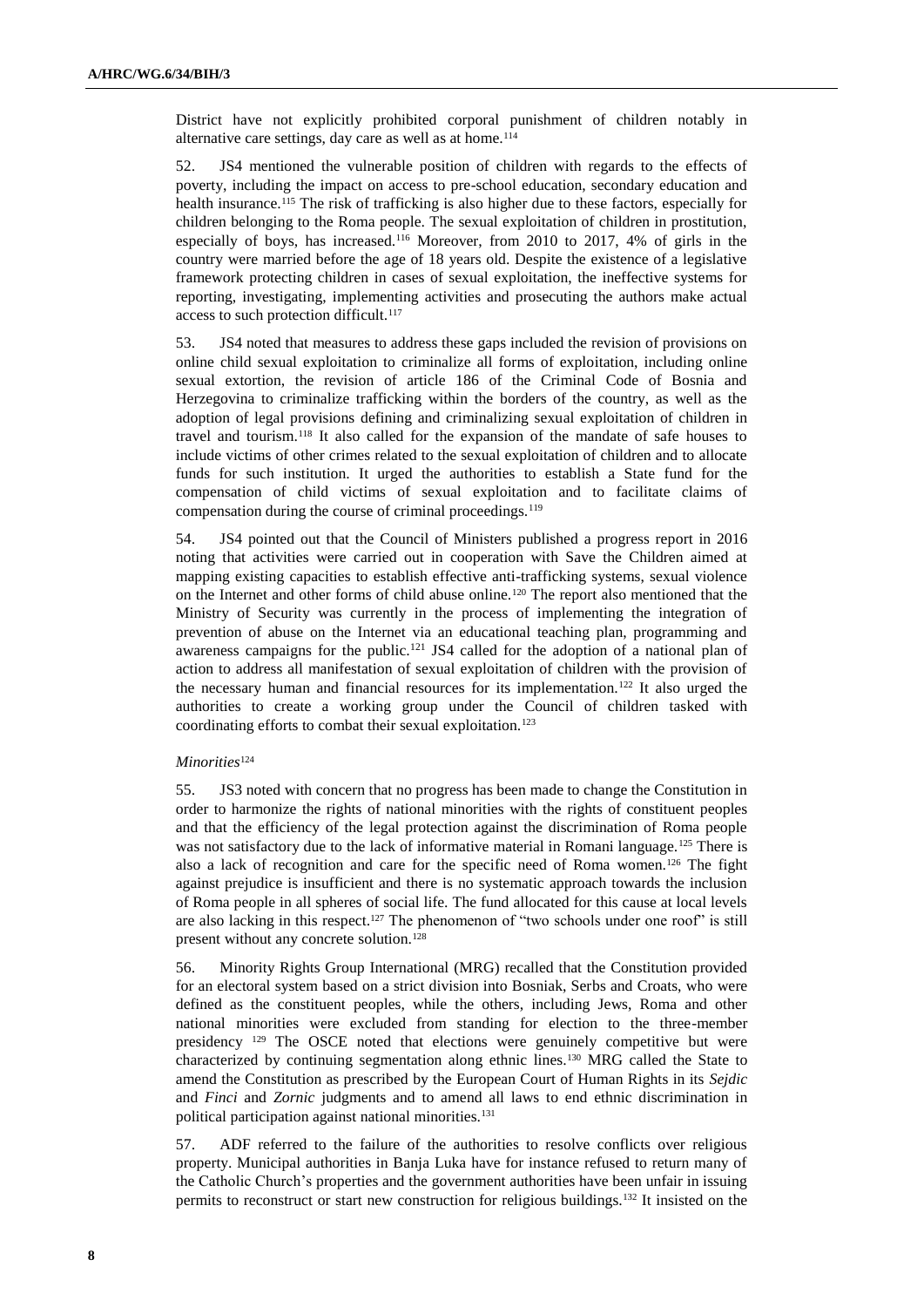need to adopt legal provisions for the restitution of religious property and to establish a government agency responsible of returning religious buildings and lands to the appropriate religious communities as well as overseeing a fair and equitable approval process for reconstruction and construction of religious buildings.<sup>133</sup>

#### *Migrants, refugees, asylum seekers and internally displaced persons*<sup>134</sup>

58. AI contended that Bosnia and Herzegovina failed to provide refugees and migrants with effective access to international protection or adequate reception conditions. Out of the 23 000 persons who expressed their intention to apply for asylum, only 1579 managed to do so. The State has only one official reception centre for asylum seekers near Sarajevo with a limited capacity to accommodate 150 persons.<sup>135</sup> Most of the refugees and migrants are living in overcrowded temporary accommodation camps in Bihac and Velika, living in inhumane and unsanitary conditions.<sup>136</sup>

59. JS3 was concerned that displaced persons and returnees sometimes faced decisions recognizing that they are holders of tenancy rights, but were unable to return to their homes and did not have access to another flat or indemnity.<sup>137</sup> Return is impeded by the lack of harmonization of regulations in the areas of health care services and social protection, which lead to discrimination and different treatments.<sup>138</sup> The CoE has urged the authorities to provide all refugees and migrants with adequate accommodation and to address the issues faced by asylum seekers who are unable to make an asylum request without being able to provide an address in Bosnia and Herzegovina, which is a condition in order to request asylum.<sup>139</sup>

#### *Stateless persons*

60. In the area of registration of birth, JS3 mentioned the lack of harmonization of regulations and the late entries in the registry of births, which created obstacles for civil registration.<sup>140</sup> There are no clearly determined referral mechanisms and networks enabling Roma citizens to have information about their rights in due time and to enable them to complete the identification with the competent municipal services.<sup>141</sup>

## *Notes*

<sup>1</sup> The stakeholders listed below have contributed information for this summary; the full texts of all original submissions are available at: [www.ohchr.org.](http://www.ohchr.org/) *Civil society*

*Individual submissions* 

|                    | пштиции зионизмонз. |                                                                 |  |  |
|--------------------|---------------------|-----------------------------------------------------------------|--|--|
|                    | AI                  | Amnesty International, London (United Kingdom);                 |  |  |
|                    | ADF                 | Alliance Defending Freedom International Switzerland,           |  |  |
|                    |                     | Geneva (Switzerland);                                           |  |  |
|                    | CoE                 | Council of Europe, Strasbourg (France);                         |  |  |
|                    | <b>GIEACPC</b>      | Global Initiative to End All Corporal Punishment of Children,   |  |  |
|                    |                     | London (United Kingdom of Great Britain and Northern            |  |  |
|                    |                     | Ireland);                                                       |  |  |
|                    | <b>ICAN</b>         | International Campaign to Abolish Nuclear Weapons, Geneva       |  |  |
|                    |                     | (Switzerland);                                                  |  |  |
|                    | <b>MRG</b>          | Minority Rights Group International, London (United             |  |  |
|                    |                     | Kingdom of Great Britain and Northern Ireland);                 |  |  |
|                    | <b>OSCE</b>         | Organization for Security and Co/operation in Europe, Vienna,   |  |  |
|                    |                     | (Austria);                                                      |  |  |
|                    | <b>SOC</b>          | Sarajevo Open Centre, Sarajevo (Bosnia and Herzegovina).        |  |  |
| Joint submissions: |                     |                                                                 |  |  |
|                    | JS 1                | Joint submission 1 submitted by: Advocates for Human            |  |  |
|                    |                     | Rights, Minneapolis (United States of America), Ženski          |  |  |
|                    |                     | Centar Trebinje, Trebinje (Bosnia and Herzegovina);             |  |  |
|                    | JS2                 | <b>Joint submission 2 submitted by: Sarajevo Open Centre,</b>   |  |  |
|                    |                     | Sarajevo (Bosnia and Herzegovina), Sexual Rights Initiative,    |  |  |
|                    |                     | Geneva (Switzerland);                                           |  |  |
|                    | JS3                 | <b>Joint submission 3 submitted by: Civil Rights Defenders,</b> |  |  |
|                    |                     |                                                                 |  |  |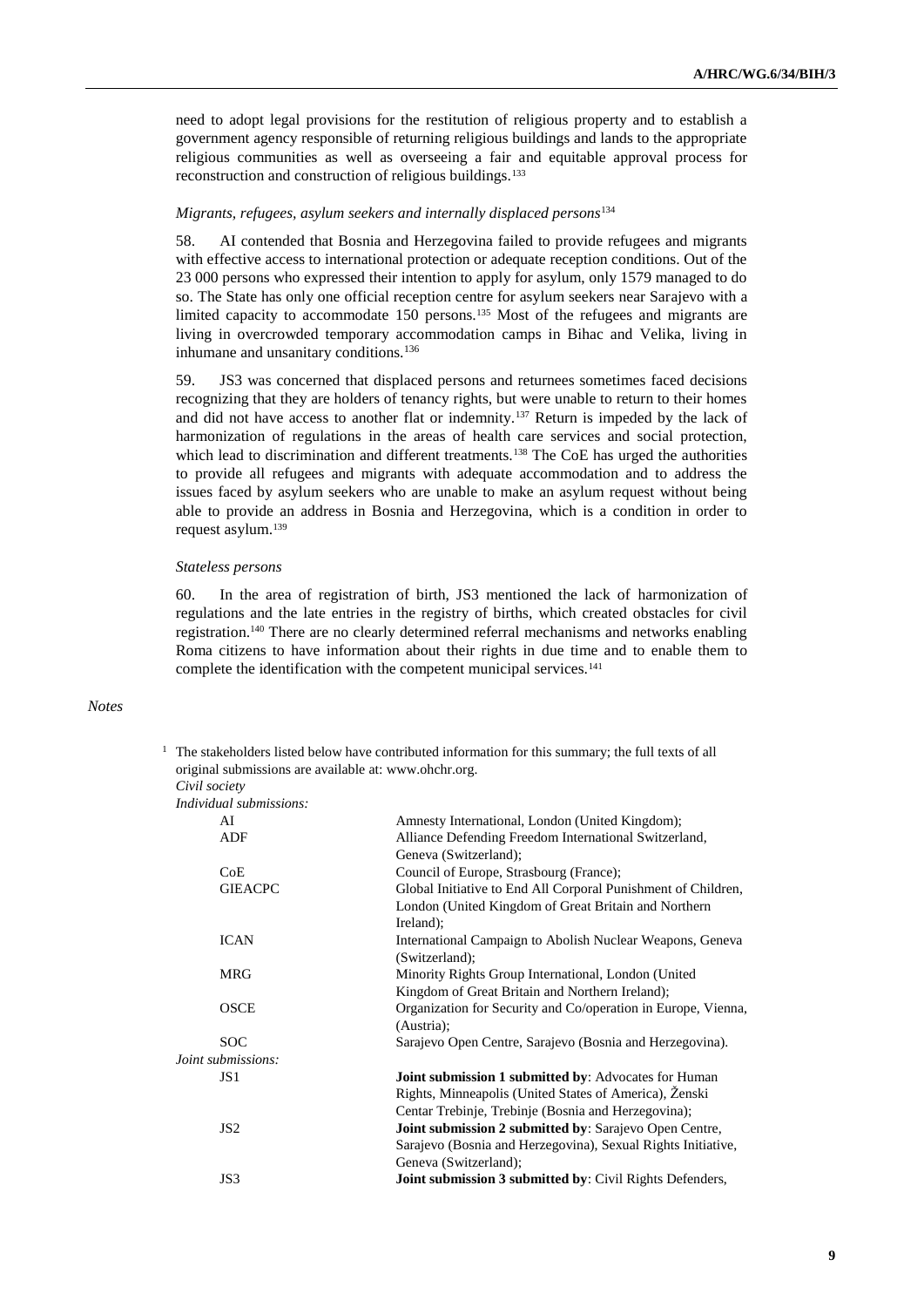|                | JS4                                                                  | Stockholm (Sweden), Sarajevo Open Centre, Sarajevo (Bosnia<br>and Herzegovina), CURE Foundation, Montreal (Canada),<br>Transparency International in BiH, Banja Luka (Bosnia and<br>Herzegovina), Association Zemlja Djece, Tuzla (Bosnia and<br>Herzegovina), CA Why Not, Sarajevo (Bosnia and<br>Herzegovina), Civil Society Promotion Center, Sarajevo<br>(Bosnia and Herzegovina), Association Vaša prava BiH,<br>Sarajevo (Bosnia and Herzegovina), TRIAL International,<br>(Switzerland), My Right - Empowers People with<br>Dissabilities, Stockholm, (Sweden), CA for Promotion of<br>Roma Education "Otaharin", Bijeljina (Bosnia and<br>Herzegovina);<br>Joint submission 4 submitted by: International Forum of |
|----------------|----------------------------------------------------------------------|----------------------------------------------------------------------------------------------------------------------------------------------------------------------------------------------------------------------------------------------------------------------------------------------------------------------------------------------------------------------------------------------------------------------------------------------------------------------------------------------------------------------------------------------------------------------------------------------------------------------------------------------------------------------------------------------------------------------------|
|                |                                                                      | Solidarity-EMMAUS (IFS-EMMAUS), Sarajevo (Bosnia and<br>Herzegovina), ECPAT International, Bangkok (Thailand);                                                                                                                                                                                                                                                                                                                                                                                                                                                                                                                                                                                                             |
|                | JS5                                                                  | Joint submission 5 submitted by: Women's International<br>League for Peace and Freedom, Geneva (Switzerland),<br>Association for Culture and Art - Crvena, Sarajevo (Bosnia<br>and Herzegovina), Association of citizens Oštra Nula, Banja<br>Luka (Bosnia and Herzegovina).                                                                                                                                                                                                                                                                                                                                                                                                                                               |
|                | National human rights institution:                                   |                                                                                                                                                                                                                                                                                                                                                                                                                                                                                                                                                                                                                                                                                                                            |
|                | Ombudsman                                                            | Ombudsman Institution for Human Rights *, City (Country).                                                                                                                                                                                                                                                                                                                                                                                                                                                                                                                                                                                                                                                                  |
|                | Regional intergovernmental organization(s):                          |                                                                                                                                                                                                                                                                                                                                                                                                                                                                                                                                                                                                                                                                                                                            |
|                | CoE<br><sup>2</sup> Ombudsman, p.2.                                  | The Council of Europe, Strasbourg (France).                                                                                                                                                                                                                                                                                                                                                                                                                                                                                                                                                                                                                                                                                |
|                | <sup>3</sup> Ombudsman, p.2.                                         |                                                                                                                                                                                                                                                                                                                                                                                                                                                                                                                                                                                                                                                                                                                            |
| $\overline{4}$ | Ombudsman, p.2.                                                      |                                                                                                                                                                                                                                                                                                                                                                                                                                                                                                                                                                                                                                                                                                                            |
|                | <sup>5</sup> Ombudsman, p.2.                                         |                                                                                                                                                                                                                                                                                                                                                                                                                                                                                                                                                                                                                                                                                                                            |
| 6              | Ombudsman, p.5.                                                      |                                                                                                                                                                                                                                                                                                                                                                                                                                                                                                                                                                                                                                                                                                                            |
| $\mathcal{I}$  | Ombudsman, p.5.                                                      |                                                                                                                                                                                                                                                                                                                                                                                                                                                                                                                                                                                                                                                                                                                            |
| 8<br>9         | Ombudsman, p.5.                                                      |                                                                                                                                                                                                                                                                                                                                                                                                                                                                                                                                                                                                                                                                                                                            |
| 10             | Ombudsman, p.6.<br>Ombudsman, p.6.                                   |                                                                                                                                                                                                                                                                                                                                                                                                                                                                                                                                                                                                                                                                                                                            |
|                | <sup>11</sup> Ombudsman, pp.3-4.                                     |                                                                                                                                                                                                                                                                                                                                                                                                                                                                                                                                                                                                                                                                                                                            |
|                | <sup>12</sup> Ombudsman, p.4.                                        |                                                                                                                                                                                                                                                                                                                                                                                                                                                                                                                                                                                                                                                                                                                            |
|                | <sup>13</sup> Ombudsman, p.3.                                        |                                                                                                                                                                                                                                                                                                                                                                                                                                                                                                                                                                                                                                                                                                                            |
|                | <sup>14</sup> Ombudsman, p.3.                                        |                                                                                                                                                                                                                                                                                                                                                                                                                                                                                                                                                                                                                                                                                                                            |
|                | <sup>15</sup> Ombudsman, p.3.                                        |                                                                                                                                                                                                                                                                                                                                                                                                                                                                                                                                                                                                                                                                                                                            |
|                | <sup>16</sup> Ombudsman, p.3.                                        |                                                                                                                                                                                                                                                                                                                                                                                                                                                                                                                                                                                                                                                                                                                            |
| 17             | Ombudsman, p.6.                                                      |                                                                                                                                                                                                                                                                                                                                                                                                                                                                                                                                                                                                                                                                                                                            |
| 19             | <sup>18</sup> Ombudsman, p.7.                                        |                                                                                                                                                                                                                                                                                                                                                                                                                                                                                                                                                                                                                                                                                                                            |
|                | Ombudsman, p.7.<br><sup>20</sup> Ombudsman, p.8.                     |                                                                                                                                                                                                                                                                                                                                                                                                                                                                                                                                                                                                                                                                                                                            |
|                | $21$ Ombudsman, p.8.                                                 |                                                                                                                                                                                                                                                                                                                                                                                                                                                                                                                                                                                                                                                                                                                            |
|                | <sup>22</sup> Ombudsman, p.8.                                        |                                                                                                                                                                                                                                                                                                                                                                                                                                                                                                                                                                                                                                                                                                                            |
|                | <sup>23</sup> Ombudsman, p.8.                                        |                                                                                                                                                                                                                                                                                                                                                                                                                                                                                                                                                                                                                                                                                                                            |
|                | <sup>24</sup> Ombudsman, p.8.                                        |                                                                                                                                                                                                                                                                                                                                                                                                                                                                                                                                                                                                                                                                                                                            |
|                | $25$ Ombudsman, p.7.                                                 |                                                                                                                                                                                                                                                                                                                                                                                                                                                                                                                                                                                                                                                                                                                            |
|                | <sup>26</sup> Ombudsman, p.4.                                        |                                                                                                                                                                                                                                                                                                                                                                                                                                                                                                                                                                                                                                                                                                                            |
|                | <sup>27</sup> Ombudsman, p.4.                                        |                                                                                                                                                                                                                                                                                                                                                                                                                                                                                                                                                                                                                                                                                                                            |
|                | <sup>28</sup> Ombudsman, p.4.<br>$29$ Ombudsman, p.5.                |                                                                                                                                                                                                                                                                                                                                                                                                                                                                                                                                                                                                                                                                                                                            |
|                | <sup>30</sup> The following abbreviations are used in UPR documents: |                                                                                                                                                                                                                                                                                                                                                                                                                                                                                                                                                                                                                                                                                                                            |
|                | <b>ICERD</b>                                                         | International Convention on the Elimination of All Forms of<br>Racial Discrimination;                                                                                                                                                                                                                                                                                                                                                                                                                                                                                                                                                                                                                                      |
|                | <b>ICESCR</b>                                                        | International Covenant on Economic, Social and Cultural<br>Rights;                                                                                                                                                                                                                                                                                                                                                                                                                                                                                                                                                                                                                                                         |
|                | <b>OP-ICESCR</b>                                                     | Optional Protocol to ICESCR;                                                                                                                                                                                                                                                                                                                                                                                                                                                                                                                                                                                                                                                                                               |
|                | <b>ICCPR</b>                                                         | International Covenant on Civil and Political Rights;                                                                                                                                                                                                                                                                                                                                                                                                                                                                                                                                                                                                                                                                      |
|                | <b>ICCPR-OP1</b>                                                     | Optional Protocol to ICCPR;                                                                                                                                                                                                                                                                                                                                                                                                                                                                                                                                                                                                                                                                                                |
|                | <b>ICCPR-OP2</b>                                                     | Second Optional Protocol to ICCPR, aiming at the abolition of<br>the death penalty;                                                                                                                                                                                                                                                                                                                                                                                                                                                                                                                                                                                                                                        |
|                |                                                                      |                                                                                                                                                                                                                                                                                                                                                                                                                                                                                                                                                                                                                                                                                                                            |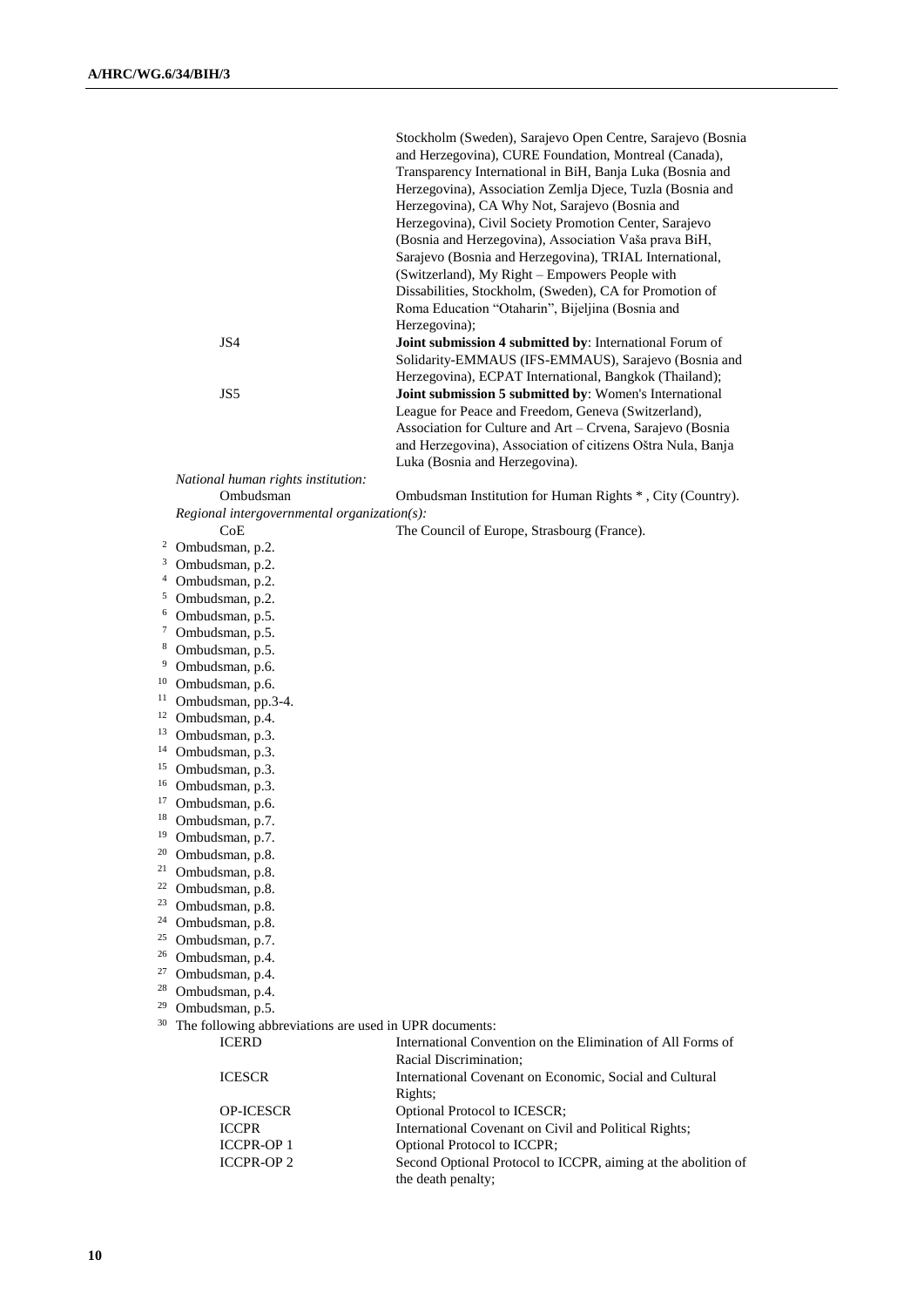|                                                                                                                                                                                                                                                               | <b>CEDAW</b>     | Convention on the Elimination of All Forms of Discrimination                                   |  |  |
|---------------------------------------------------------------------------------------------------------------------------------------------------------------------------------------------------------------------------------------------------------------|------------------|------------------------------------------------------------------------------------------------|--|--|
|                                                                                                                                                                                                                                                               |                  | against Women;                                                                                 |  |  |
|                                                                                                                                                                                                                                                               | <b>OP-CEDAW</b>  | <b>Optional Protocol to CEDAW;</b>                                                             |  |  |
|                                                                                                                                                                                                                                                               | <b>CAT</b>       | Convention against Torture and Other Cruel, Inhuman or                                         |  |  |
|                                                                                                                                                                                                                                                               |                  | Degrading Treatment or Punishment;                                                             |  |  |
|                                                                                                                                                                                                                                                               | OP-CAT           | Optional Protocol to CAT;                                                                      |  |  |
|                                                                                                                                                                                                                                                               | <b>CRC</b>       | Convention on the Rights of the Child;                                                         |  |  |
|                                                                                                                                                                                                                                                               | OP-CRC-AC        | Optional Protocol to CRC on the involvement of children in<br>armed conflict:                  |  |  |
|                                                                                                                                                                                                                                                               | OP-CRC-SC        | Optional Protocol to CRC on the sale of children, child<br>prostitution and child pornography; |  |  |
|                                                                                                                                                                                                                                                               | <b>OP-CRC-IC</b> | Optional Protocol to CRC on a communications procedure;                                        |  |  |
|                                                                                                                                                                                                                                                               | <b>ICRMW</b>     | International Convention on the Protection of the Rights of All                                |  |  |
|                                                                                                                                                                                                                                                               |                  | Migrant Workers and Members of Their Families;                                                 |  |  |
|                                                                                                                                                                                                                                                               | <b>CRPD</b>      | Convention on the Rights of Persons with Disabilities;                                         |  |  |
|                                                                                                                                                                                                                                                               | <b>OP-CRPD</b>   | Optional Protocol to CRPD;                                                                     |  |  |
|                                                                                                                                                                                                                                                               | <b>ICPPED</b>    | International Convention for the Protection of All Persons                                     |  |  |
|                                                                                                                                                                                                                                                               |                  | from Enforced Disappearance.                                                                   |  |  |
| $\lambda$ and $\mu$ are $\mu$ and $\mu$ and $\mu$ and $\lambda$ and $\mu$ and $\mu$ and $\mu$ and $\mu$ and $\mu$ and $\mu$ and $\mu$ and $\mu$ and $\mu$ and $\mu$ and $\mu$ and $\mu$ and $\mu$ and $\mu$ and $\mu$ and $\mu$ and $\mu$ and $\mu$ and $\mu$ |                  |                                                                                                |  |  |

<sup>31</sup> For relevant recommendations see A/HRC/28/17, paras. 107.1–107-2, 107.20–107.23.

- ICAN, p.1.
- For relevant recommendations see A/HRC/28/17, paras. 107.3–107.17.
- AI, p.2.
- AI, p.4.
- AI, p.4.
- AI, p.5.
- AI, p.5 andJS3, p.7.
- <sup>39</sup> For relevant recommendations see A/HRC/28/17, paras. 107.24-107.53, 107.110, 107.22-107.129, 107.149–107.150 et 107.158.
- JS3, p.4.
- SOC, p.4.
- JS3, p.10.
- For relevant recommendations see A/HRC/28/17, paras. 107.73.
- JS5, p.14.
- JS5, p.14.
- For relevant recommendations see A/HRC/28/17, paras. 107.54–107.59, 107.63, 107.65–107.69, 107.80–107.87, 107.89,107.91, 107.104 et 107.113–107.116.
- JS1, para.7.
- JS1, spara.31. JS2, p.4.
- JS2, p.4.
- JS1, paras.33–34.
- SOC, p.5.
- For relevant recommendations see A/HRC/28/17, paras. 107.60–107.62, 107.4, 107.90, 107.92– 107.103.
- JS1, paras.47 and 52.
- JS1, para.51.
- JS1, paras.54–56.
- JS2, p.5.
- JS1, para. 36.
- JS1, para. 39.
- JS1, paras.36–39.
- JS1, paras.40–44.
- AI, p.5.
- AI, p.6.
- AI, p.6.
- AI, p.3.
- <sup>65</sup> AI, p.3.
- JS3, p.4.
- SOC, p.5.
- JS3, p.8.
- CoE, p.2.
- CoE, p.3.
- For relevant recommendations see A/HRC/28/17, paras. 107.111–107.112, 107.117–107.118.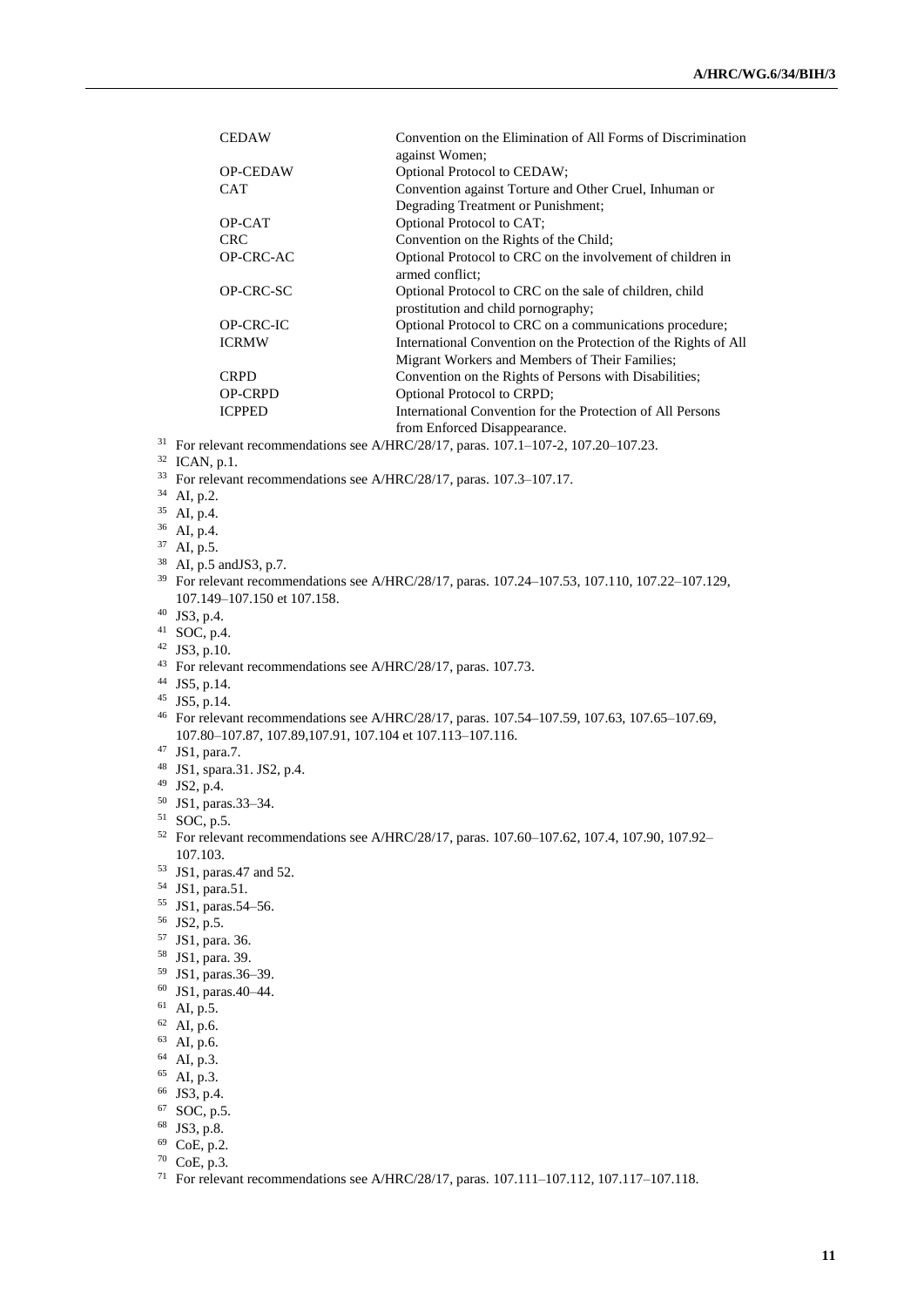- ADF, p. 2.
- ADF, p.4.
- JS3, p.6.
- JS3, p.6.
- OSCE, p.2.
- JS5, p.5.
- JS3, p.9.
- CoE, p.3.
- CoE, p.3.
- JS3, p.9. SOC, p.7.
- JS3, p.9.
- OSCE, pp.1-2.
- OSCE, p.2.
- OSCE, p.2.
- For relevant recommendations see A/HRC/28/17, paras. 107.105.
- SOC, p.6.
- JS5, p.7.
- JS5, p.7.
- JS5, p.8.
- JS5, p.6.
- <sup>92</sup> For relevant recommendations see A/HRC/28/17, paras. 107.73, 107.136-107.138.
- JS5, p.4.
- <sup>94</sup> JS5, pp.4 and 6.
- JS5, pp.5-6.
- For relevant recommendations see A/HRC/28/17, paras. 107.134, 107.139.
- JS5, p.6.
- JS5, p.6.
- JS2, p. 8.
- JS2, p.9.
- JS2, pp.6-7. SOC, p.9.
- JS2, p.8. See also ADF, p. 4.
- 
- For relevant recommendations see A/HRC/28/17, paras. 107.71–107.72, 107.130–107.133.
- JS2, pp.9-10.
- JS2, p.10.
- JS5, p.7.
- JS5, p.8.
- For relevant recommendations see A/HRC/28/17, paras. 107.18–107.19, 107.135, 107.140–107.147, 107.70, 107.74–107.79, 107.88–107.89 et 107.105–107.109 et 107.167.
- JS3, p.1.
- JS3, p.1. See also GIEACPC, p.2.
- JS3, p.2.
- <sup>112</sup> GIEACPC, p.1.
- GIEACPC, p.2.
- GIEACPC, pp.3-4.
- JS4, p.3.
- JS4, pp.3-4.
- JS4, p.5.
- JS4, p. 8.
- JS4, p.14.
- JS4, p.8.
- JS4, p.8.
- JS4, p.9.
- JS4, p.9.
- 
- <sup>124</sup> For relevant recommendations see A/HRC/28/17, paras. 107.119–107.121, 107.159–107.163.
- JS3, p.2.
- JS3, p.2.
- JS3, p.2.
- JS3, p.3.
- MRG, p.2.
- OSCE, p.3.
- MRG, p.4.
- ADF, p. 2.